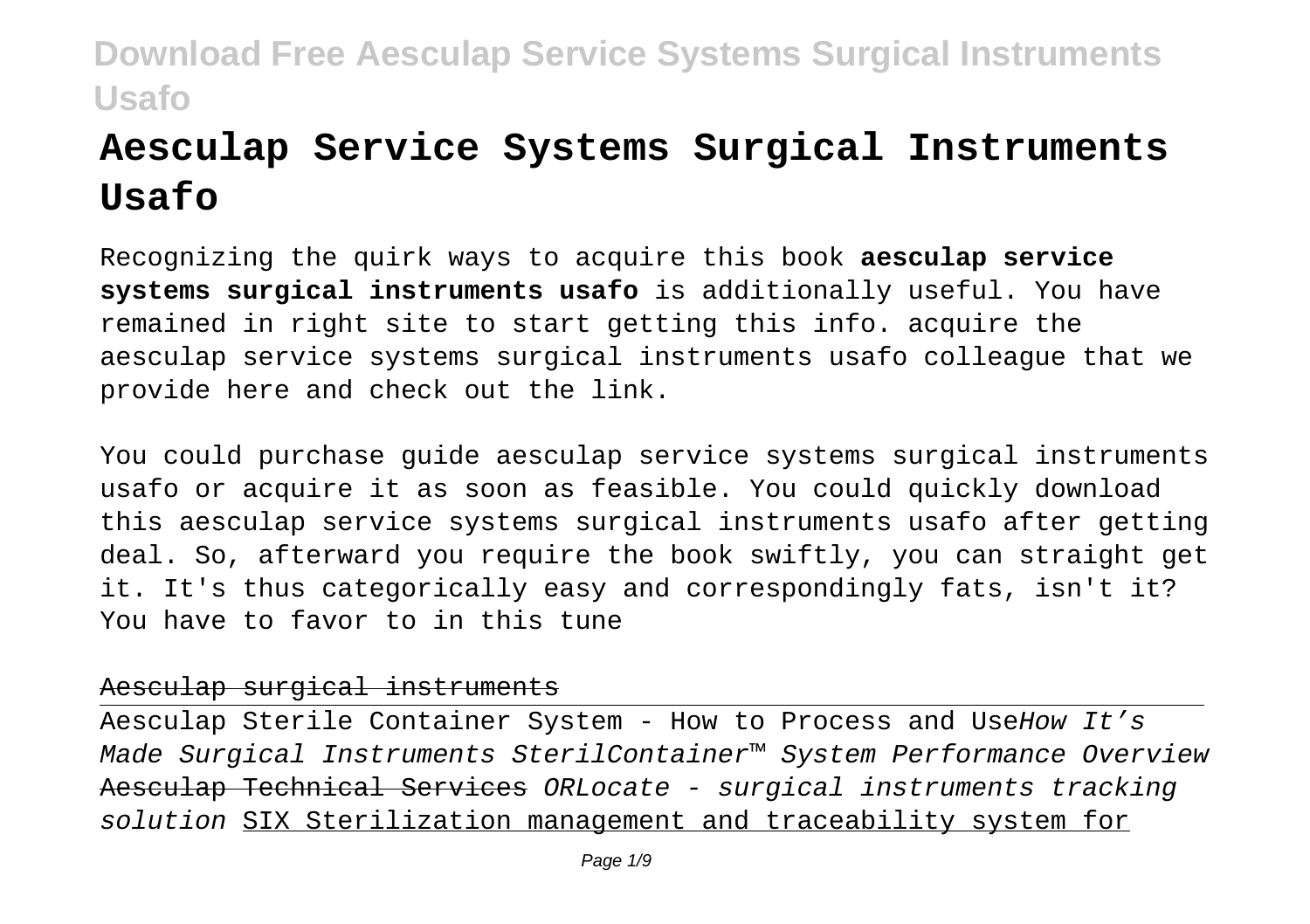surgical instruments <del>Yasargil - Aesculap B. Braun</del> 150 Years Aesculap Products Manufacturing of surgical instruments **Automated Cleaning System for Surgical Instruments AMII Standards | Tempest Washer NuTrace Surgical Instrument Tracking- Marking Aesculap Aneurysm Clamps** Surgical dressing narrative **\*\*Full Episode\*\* Minimally Invasive Cardiac Surgery with Pioneer Dr. Joe Lamelas on HC360 #061** Sterile Processing Technician--Donna Reich VCP-II: IDENTIFICATION AND USE OF SURGICAL INSTRUMENTS USED IN VETERINARY CLINICAL PRACTICE-1 Use of surgical instruments Arthroscopy Instruments by Pioneer of Artroscopy Prof.Dr.V.B Bhasin @Conceptual Orthopedics

steam sterilization, how it all worksTuttnauer - Hospital Sterile Processing Solutions 54 BASIC SURGICAL INSTRUMENTS General Minor Instrument Tray Surgical instrument repairs

Passing Surgical InstrumentsPreparation and packaging and surgical instruments

Of Critical Importance: Inspecting Surgical Instruments \u0026 Devices

Sterile Processing Tech Pt.2 - Common Surgical Instruments | Bottom Tray All Surgical Instruments with their uses

AESCULAP® VEGA System® Total Knee Surgery - Femur First

42 BASIC SURGICAL INSTRUMENTS WITH NAMES AND THEIR USES**Aesculap**

**Service Systems Surgical Instruments**

Aesculap, focuses on products and services for core processes in Page 2/9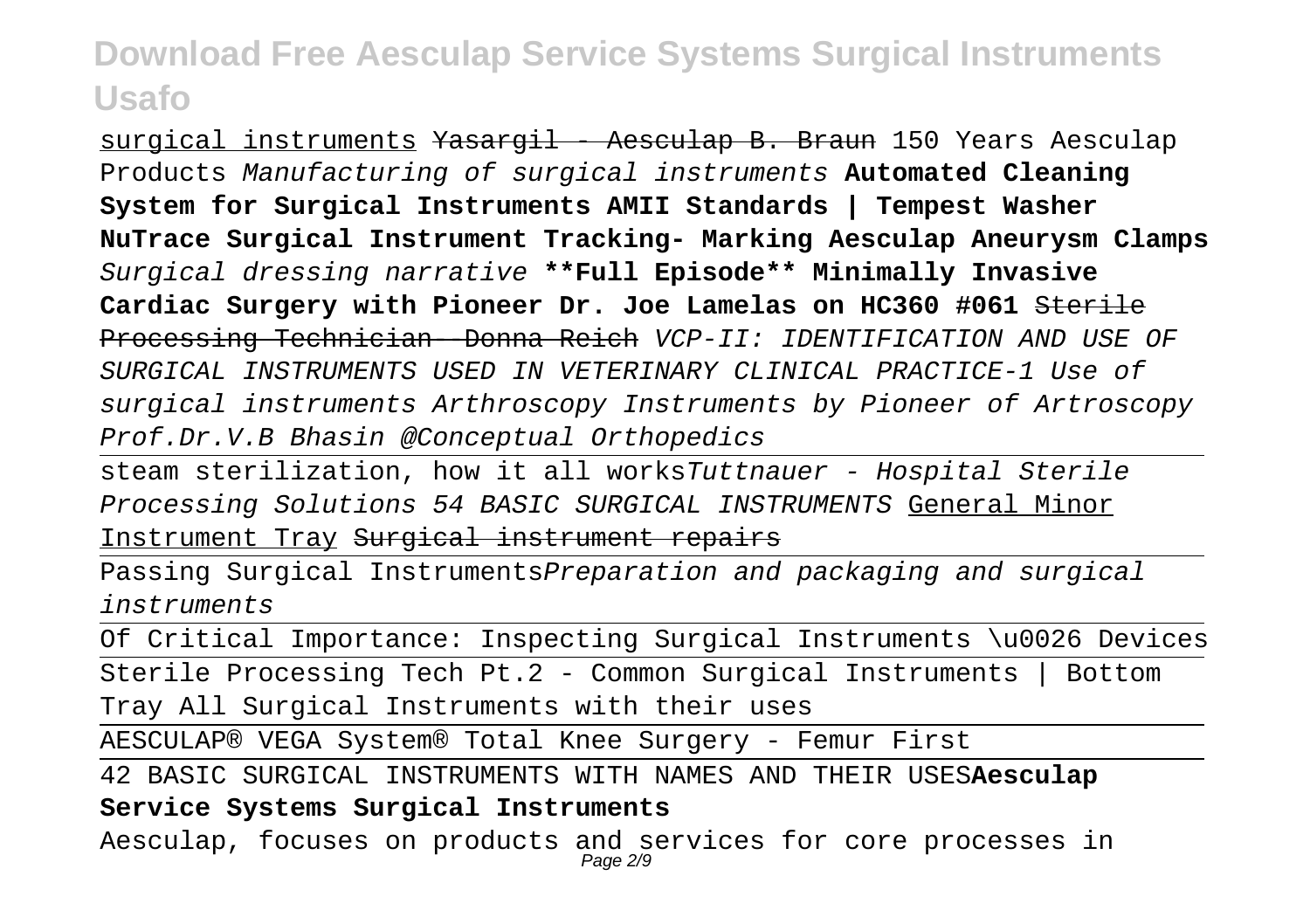surgery. The product range includes among other items surgical instruments for open or minimally invasive approaches, implants (e.g. for orthopaedics, neurosurgery and spinal surgery), surgical sutures, sterile container, storage, motor and navigation systems as well as products for cardiology.

#### **Aesculap Partner for Surgery**

As a reliable, recognized partner for all surgical processes, B. Braun and Aesculap incorporate a wide variety of products and services into intelligent, cost-effective and digitally enhanced solutions for the OR and CSSD.

### **aesculap-instruments.com - Sterile Goods Management**

Aesculap Product Groups General Surgical Instruments. Length 174.00 mm. Length (Inch) 6 7/8. Width (mm) 25.000 mm. Depth (mm) 42.000 mm. To be used with (code) MG697R. Discipline Orthopaedics. Indication Hip. Surgical Step Retraction.

#### **AESCULAP® Surgical Instruments**

Aesculap Product Groups General Surgical Instruments. Type double. Width (mm) 530.000 mm. To be used with (code) BV828R BT714R BT713R BV825R BV823R BT711R BT712R BT715R BT709R BV822R. Surgical Step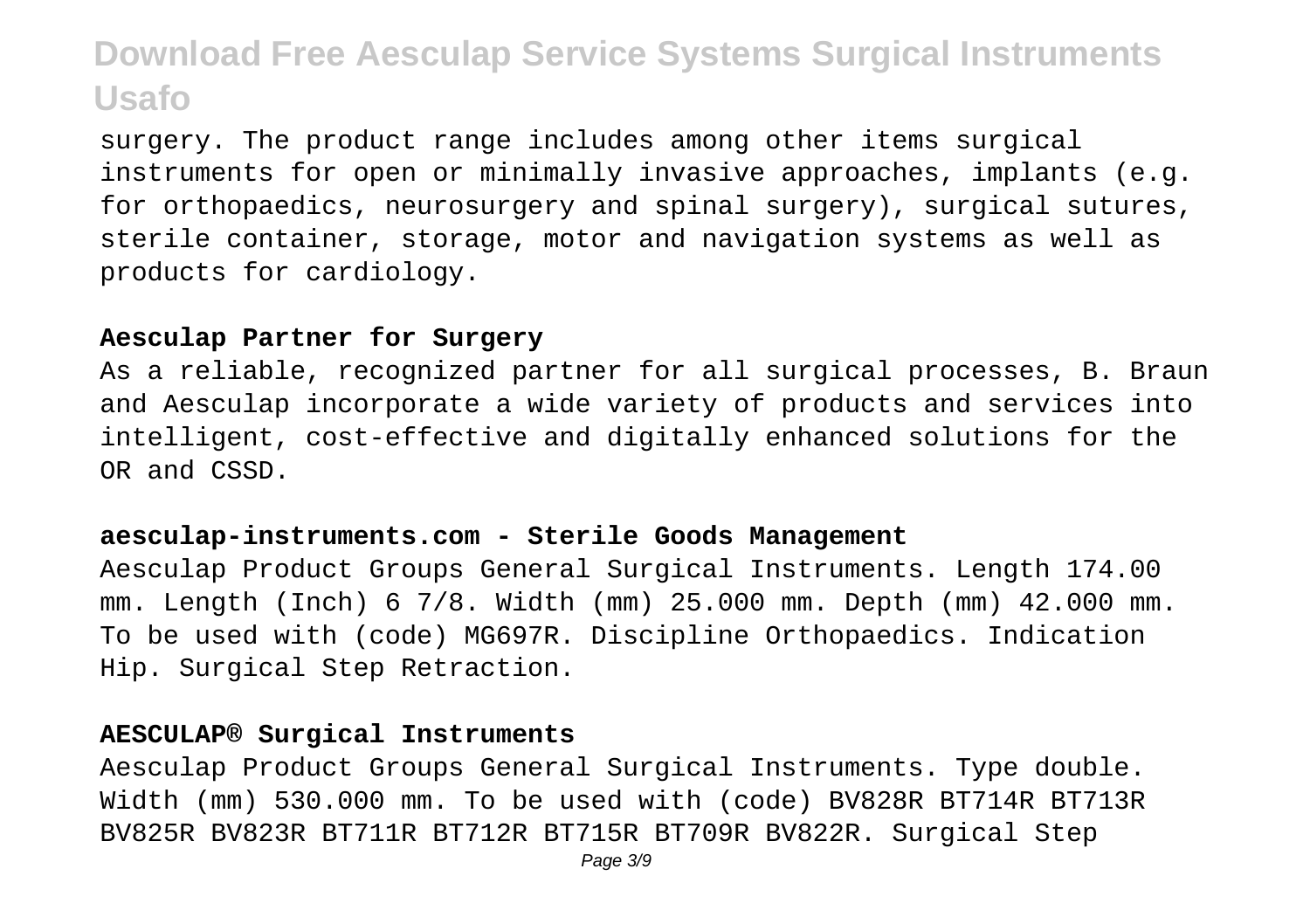Retraction. Type of Sterilization not sterilized ex works. Data Matrix Yes. Disposable / Reusable reusable.

#### **AESCULAP® Surgical Instruments**

Aesculap Surgical Instruments Cardiovascular- and Thoracic Surgery UNITRAC HOLDING SYSTEM JG904 Camera drape,ring design,sterile, package of 25 pieces,to be used with PV140; PV142; PV150; PV152; PV420; PV422; PV430; PV432; PV435

**UNITRAC HOLDING SYSTEM | AESCULAP® Surgical Instruments** Aesculap Surgical Instruments Wound Retractors VARIO RETRACTOR SYSTEM BT811R Vario Retractor, blade only, depth: 95 mm, width: 14 mm, nonsterile, reusable Availability

**VARIO RETRACTOR SYSTEM | AESCULAP® Surgical Instruments** AESCULAP® Surgical Instruments. Aesculap Surgical Instruments; Sterilit® Power Systems. Sterilit® Power Systems 6 Products. Sorting. Loading... Open Filter. Loading... GB600840. Sterilit Power Systems spray adaptor. Availability. Packing ...

**STERILIT® POWER SYSTEMS | AESCULAP® Surgical Instruments** General and Specialized Surgical Instruments. Aesculap maintains a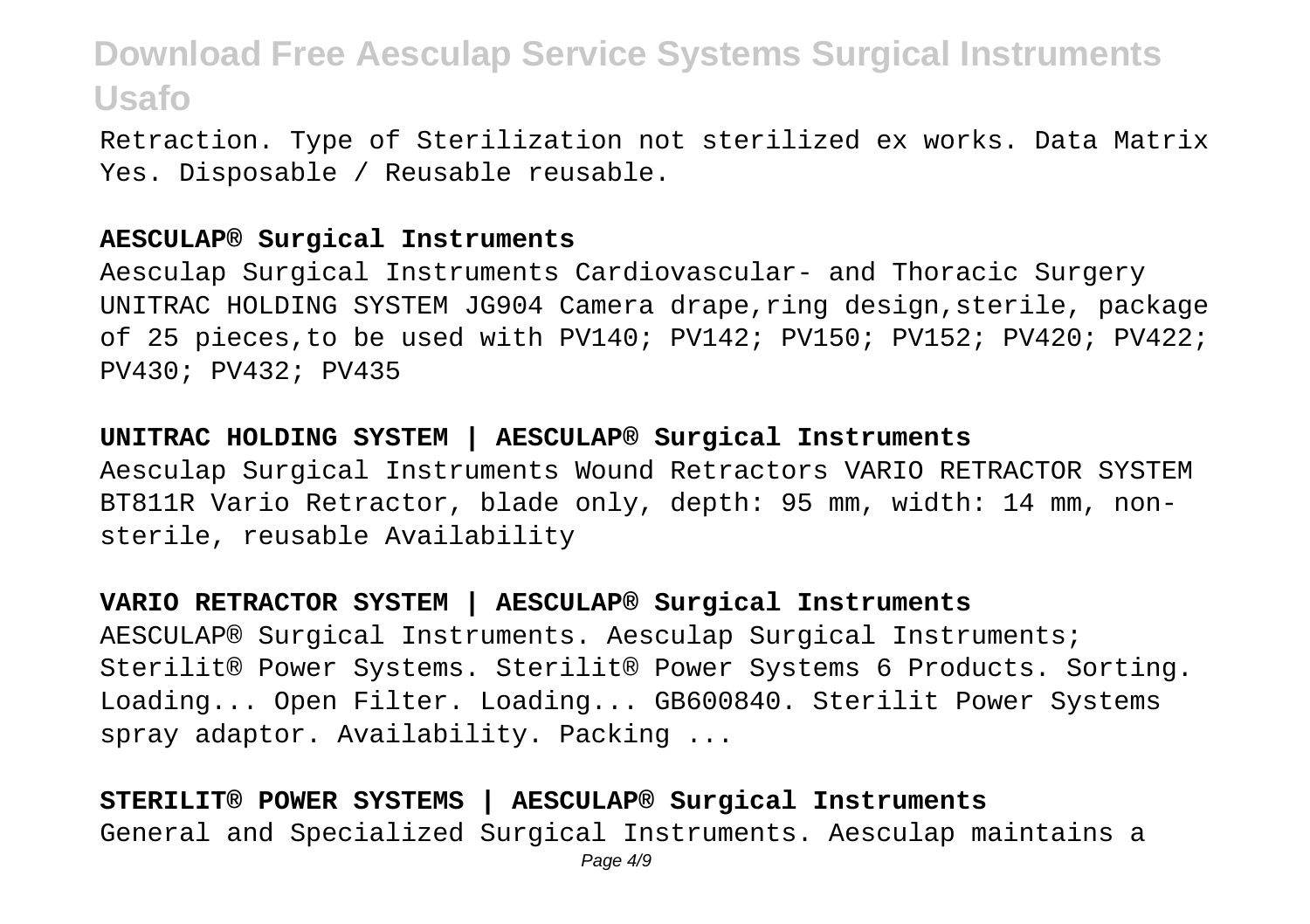strict dedication to pattern consistency and quality inspection at each of the Aesculap-owned and operated manufacturing facilities throughout the world. We offer a broad line of hand-held general and specialized instrumentation. Manufactured in both stainless steel and titanium, these devices are available for dental, ENT, general, microsurgery, microvascular, OB/GYN, opthalmic, plastic and reconstructive, thoracic and ...

#### **General Surgical Instruments - Aesculap**

To obtain a surgical technique guide, please contact Aesculap Implant Systems' Customer Service Department at (866) 229-3002 or your Sales Representative.

### **ENNOVATE Spinal System - Aesculap Implant Systems, Inc.**

Aesculap Product Groups General Surgical Instruments; Type blade; Length 180.00 mm; Width (mm) 19.000 mm; Depth (mm) 30.000 mm; To be used with (code) BW080R BW081R BW082R; Surgical Step Retraction; Type of Sterilization not sterilized ex works; Data Matrix Yes; Disposable / Reusable reusable; Sterility non-sterile; Product contains Latex No

**FRANKFURT RETRACTION SYSTEM | AESCULAP® Surgical Instruments** Aesculap Implant Systems maintains a surgeon/patient focus with the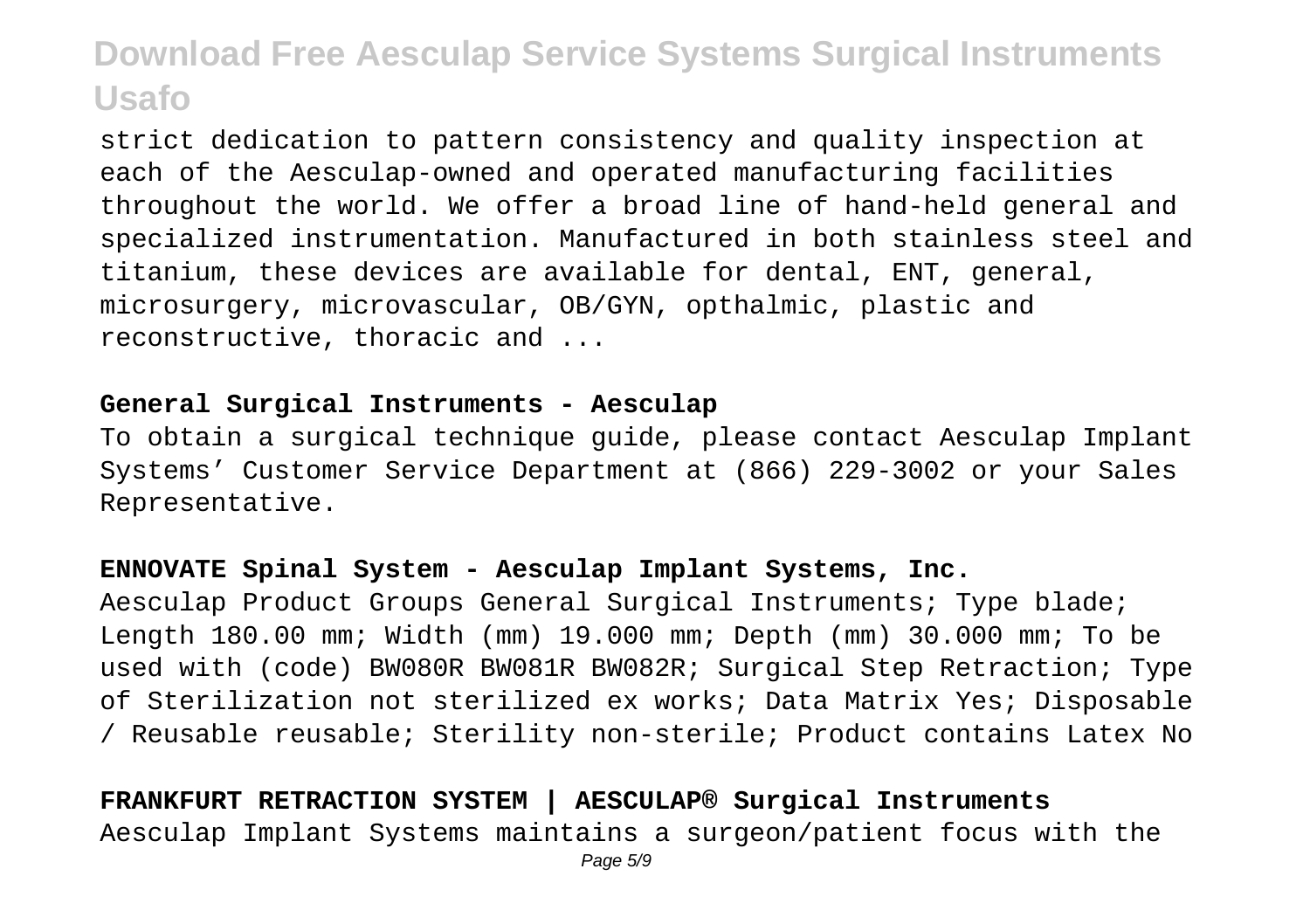goal of improved operative procedures and patient outcomes. We use cookies to enable all functionalities for best performance during your visit and to improve our services by giving us some insight into how the website is being used.

### **Contact - Aesculap**

With over 140 years of experience in the surgical instrument sector, the Aesculap Division is a competent partner for this interdisciplinary knowledge sharing process. The Aesculap brand represents a varied spectrum that intelligently and economically combines high quality products with process- orientated services.

### **Aesculap Surgical Instruments**

Aesculap USA brings innovation and medical advancement to the surgical instruments we produce for our customers for better precision and reliability. We use cookies to enable all functionalities for best performance during your visit and to improve our services by giving us some insight into how the website is being used.

### **Aesculap, Inc.**

Heart XS Sternum Retractor. The Aesculap Heart XS Retraction System is a modular sternum retraction system for open median sternotomy –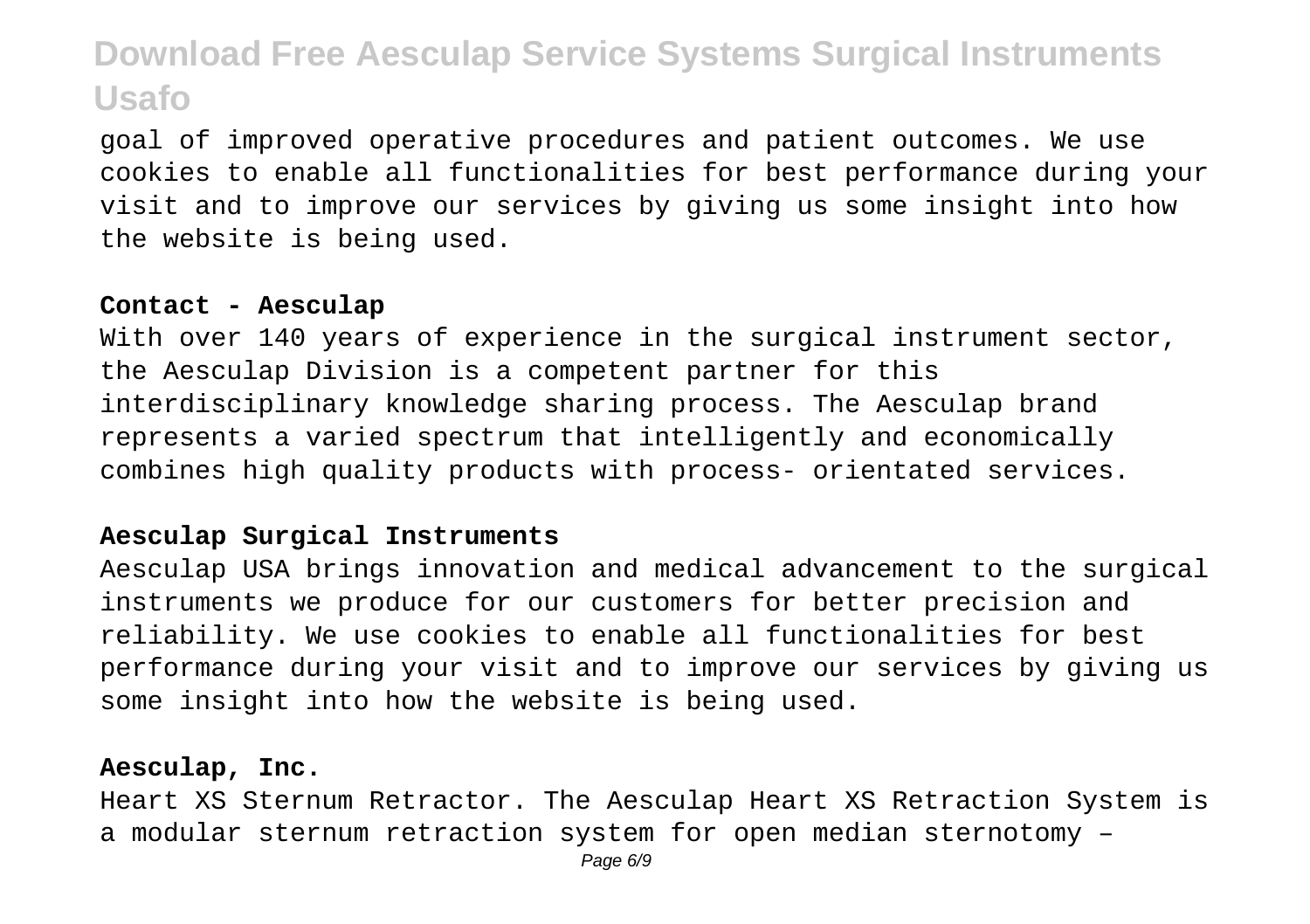applicable for surgeries with and without heart-lung-machine. One retractor, four blade sizes. Interchangeable blades – rigid or swiveling. Seven different hooks and retractors.

### **STERNUM RETRACTORS | AESCULAP® Surgical Instruments**

Aesculap, the world's largest manufacturer of surgical instruments, has been crafting high performance instruments in Tuttlingen, Germany since 1867. Named for the Greek god of healing, Asklepios, the company was founded by Gottfried Jetter, the first person ever to produce standardized surgical instruments.

### **SterilContainer System - Aesculap**

Aesculap Service Systems Surgical Instruments SterilContainer System - Aesculap Aesculap, the world's largest manufacturer of surgical instruments, has been crafting high performance instruments in Tuttlingen, Germany since 1867 Named for the Greek god of healing, Asklepios, the company was founded by Gottfried Jetter, the first person ever ...

**[eBooks] Aesculap Service Systems Surgical Instruments Usafo** Aesculap SterilContainer products ensure proper storage, transportation and sterilization of surgical instruments. • Cost-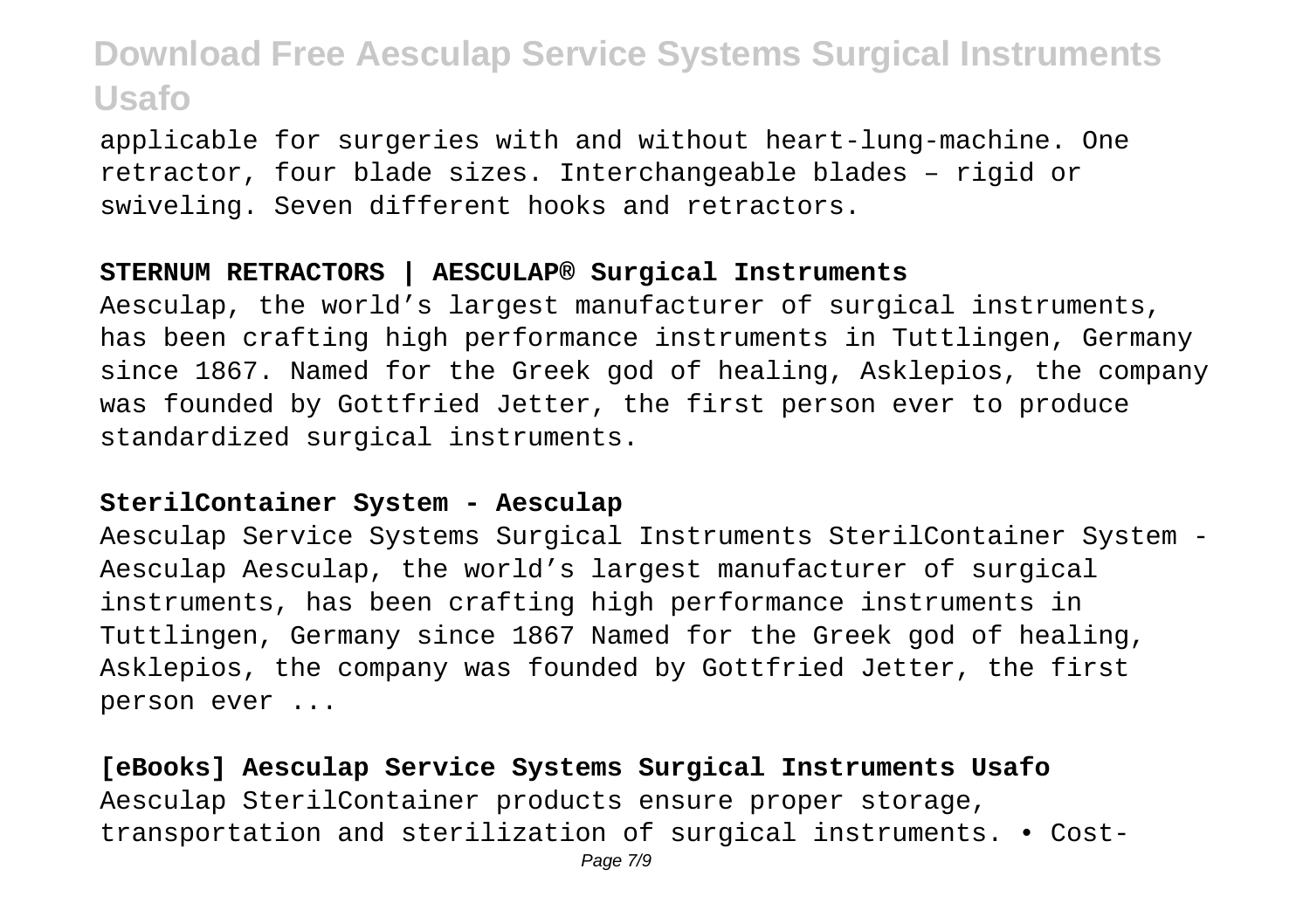effective reusable container system... low operating expense and typical 10+ year service life. • Easy to handle... simple, fast and efficient — lightweight aluminum and ergonomic handles.

### **SterilContainer System - ONE TRAY®**

The demands placed on the surgical team, the instruments used, and the processes before, during, and after surgery are therefore particularly high. As a reliable, recognised partner for all surgical processes, B. Braun and Aesculap incorporate a wide variety of products and services into intelligent, cost-effective solutions for surgical teams and hospitals.

### **General Open Surgery - B. Braun**

Aesculap Surgical Asset Management professionals have identified 128 different instrument manufacturers per site. This proliferation of vendors unnecessarily adds complexity to the sterile processing and perioperative process and invites errors. Asset Analysis by Aesculap is an extensive review of the surgical instrument fleet.